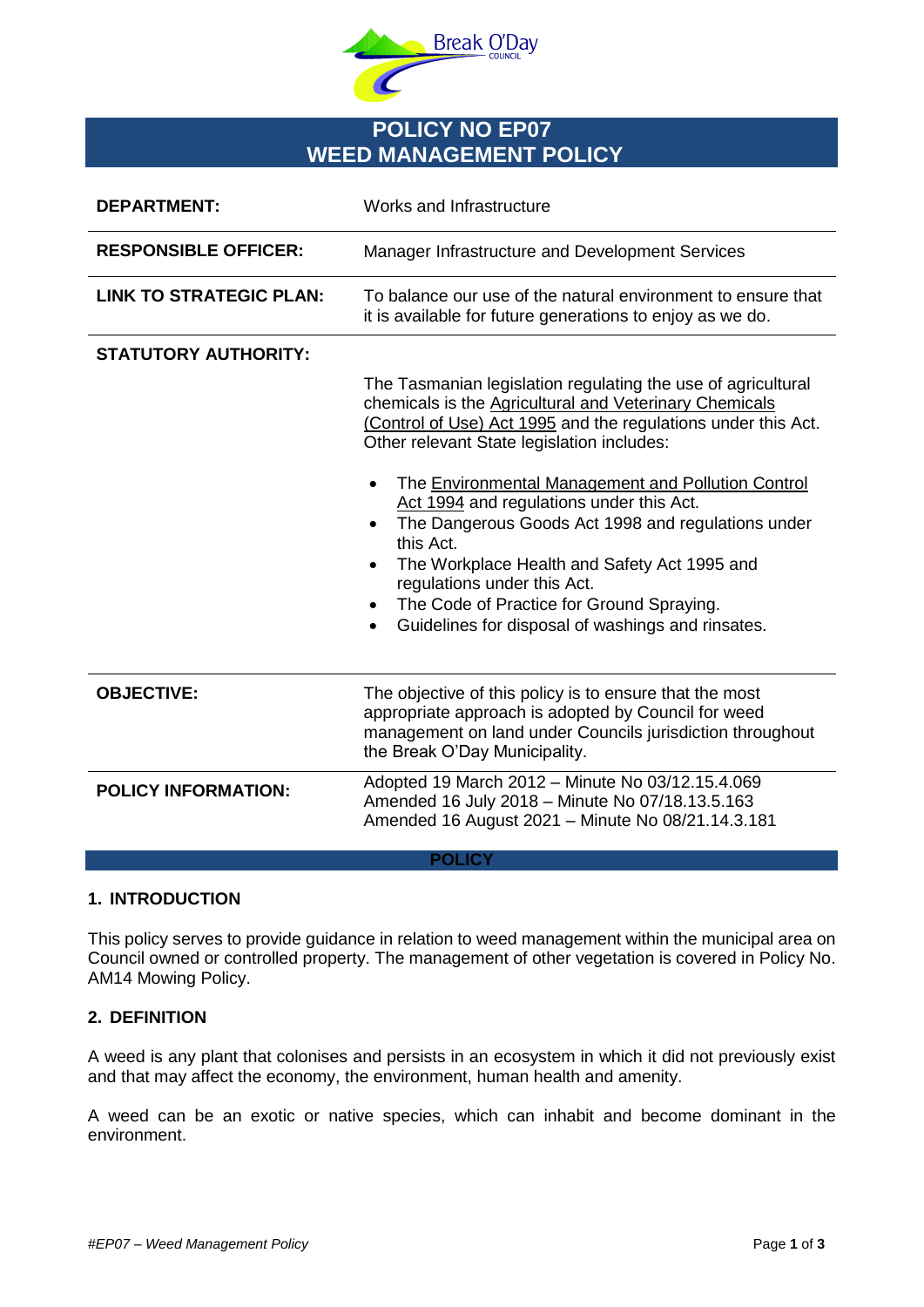

# **3. PROCESS**

Management methods utilised by the Council for the control of weeds may include removal by hand or mechanical means if possible, steam treatment and the use of chemical herbicides when deemed appropriate by the Works Operations Manager.

Council shall abide by the **Code of Practice for Spraying in Public Places (current version),**  issued by the Department of Primary Industries, Parks, Water and Environment that provides a clear statement of responsibilities and minimum standards for spraying contractors and employees who apply chemical products for weed or insect pest control in a public place in Tasmania, by any means other than aerial spraying.

The Code of Practice does not remove or alter any obligation or requirement under any Act or Regulation or alter the need to comply with other Codes of Practice or industry guidelines.

Council employees and contractors engaged to undertake weed control activity using approved herbicides are required to undergo Safe Chemical Handling training and meet required competency.

Herbicide and surfactant use shall be strictly in accordance with manufacturer's instructions, for transport & storage, required personal protective clothing, dilution, application, equipment cleaning and disposal of empty containers.

Council will keep a written record of all spraying activity. Spraying logs are required to be kept that are subject to audit by the Department of Primary Industries, Parks, Water and Environment.

# **4. DO NOT SPRAY REGISTER**

Adequate maintenance of road reserves ensures the control of weeds and prevents the deterioration of public infrastructure such as roads, footpaths, kerb and gutters.

Section 26 of the Code of Practice provides property owners the opportunity to request Council not to spray chemical herbicide on land adjoining their property.

Property owners who apply to be listed on the 'Do No Spray Register' (the register), must assume responsibility for the management of weeds on the road reserve in front of or alongside their property. The following conditions apply:

**4.1** Applications require the property owner to provide a management plan identifying the method of control for weeds and how regularly the property owner plans to undertake this control.

The property owners Weed Control Plan must ensure:

- control of all weed species;
- the road frontage is kept clear and/or tidy;
- drainage and or paths are kept free of obstruction and fully operational at all times;
- kerbs, footpaths and gutters are kept free of vegetation growth;
- It applies to the entire frontage, including the side and rear of the property if abutting a Council road reserve;
- Removal of existing trees and shrubs on the road reservation is prohibited unless permission is granted by the Council and is in alignment with Policy No EP06 Tree Management Policy.